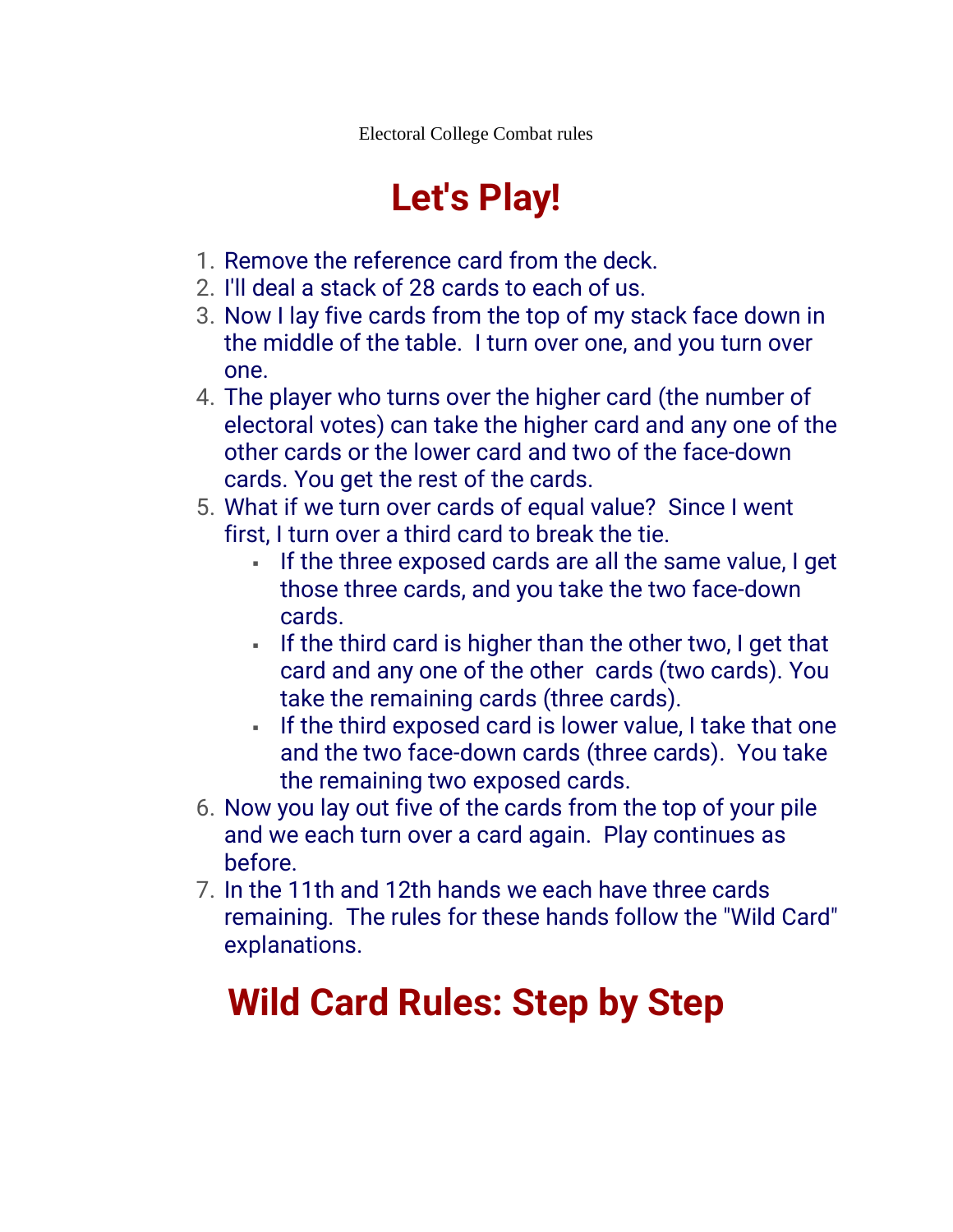- 1. A player who reveals a wild card must play by that card's rules. Rules are printed on the reference card. Expanded rules for each wild card appear below.
- 2. Any wild card drawn during any hand can be used in that player's last hand. (More on this in "The Last Hand" below.)
- 3. Once a wild card is played, it is removed from the game.
- 4. The player who turns over a second wild card in any hand wins the three remaining cards. The two revealed wild cards are removed from the game.

#### **Fake News**

• [Fake News:](https://studio.youtube.com/video/b8Ba3txgaqc/edit) I turn over the first card in the hand, and it's [Fake](https://studio.youtube.com/video/b8Ba3txgaqc/edit)  [News.](https://studio.youtube.com/video/b8Ba3txgaqc/edit) I turn over another card and note its value. I have to guess aloud whether the next card I turn over is going to be higher, lower, or equal to it. If I'm correct, I win both cards. If I'm wrong, you win both cards. I then turn over the next card and guess whether the last card I turn over will be higher, lower, or equal to it, and the process repeats. The Fake News card is discarded.

WILD CARD: If I turn over a second wild card, I win every remaining card in that hand. Both wild cards are removed from play.

*Example 1:* You begin the hand and turn over a regular card; then, I turn over [Fake News.](https://studio.youtube.com/video/b8Ba3txgaqc/edit) I have to guess whether the next card turned over will be higher, lower, or equal to it. If I'm correct, I win the two cards. If I'm wrong, you win the two cards. I then turn over another card and the process repeats.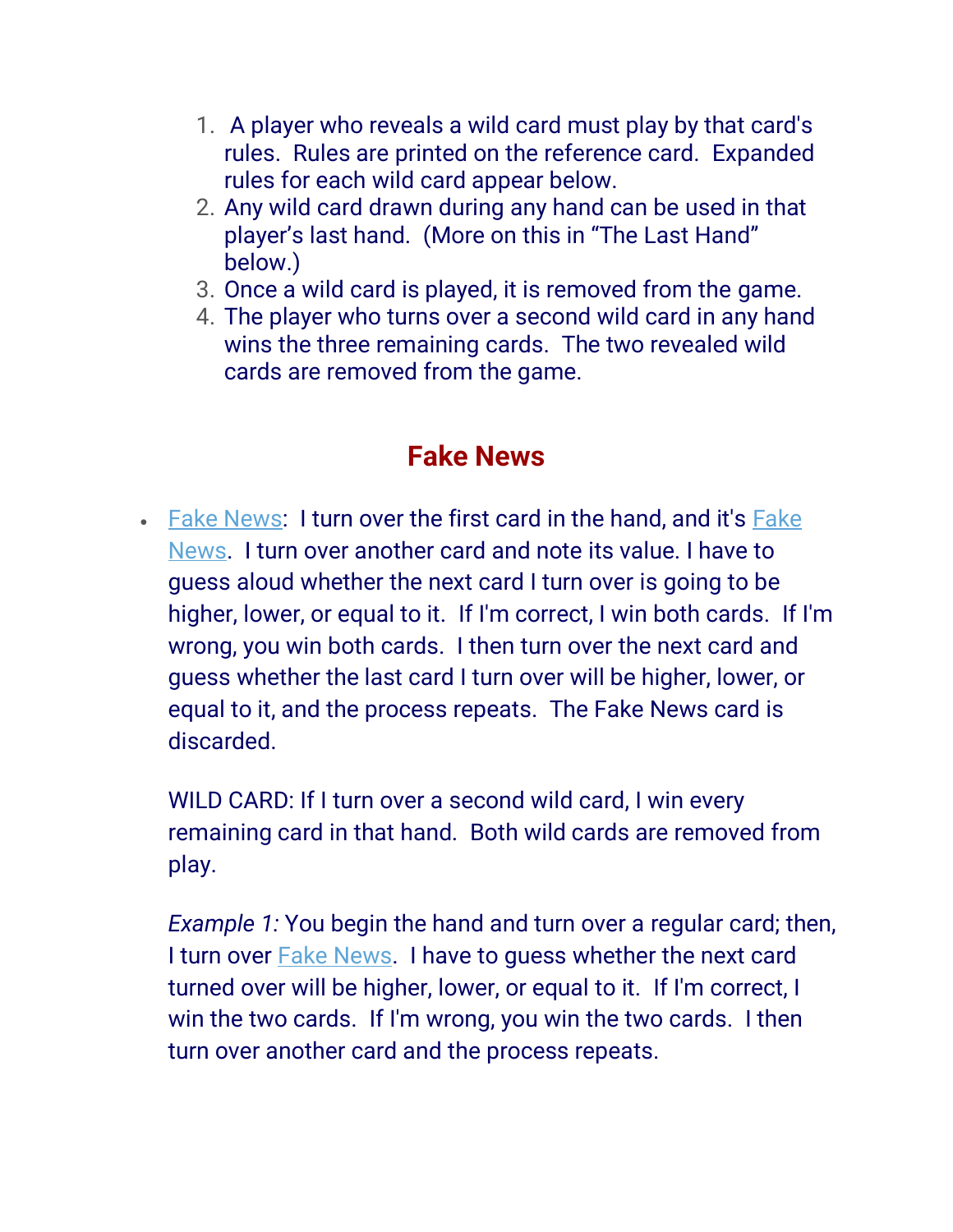*Example 2:* I turn over a card and you turn over a card of the same value. I turn over a third card to break the tie, and it's [Fake](https://studio.youtube.com/video/b8Ba3txgaqc/edit)  [News.](https://studio.youtube.com/video/b8Ba3txgaqc/edit) I calculate the sum of the two exposed cards, and I say whether the sum of the remaining two cards will be higher, lower, or equal to the sum of the exposed cards. If I'm right, I win all four cards. If I'm wrong, you win all four cards.

### **Celebrity Endorsement**

• [Celebrity Endorsement:](https://studio.youtube.com/video/___xjsk6oMc/edit) If I turn over [Celebrity Endorsement,](https://studio.youtube.com/video/___xjsk6oMc/edit) all the cards in the hand are exposed, and I win the lowest one. You win the rest. (There is one exception: If I turn over Celebrity Endorsement and one (or more) of the remaining cards is a wild card, I win all numbered cards. All revealed wild cards, however, are removed from the game.

#### **Recount**

• [Recount:](https://studio.youtube.com/video/lJmV15bnMH4/edit) I turn over [Recount.](https://studio.youtube.com/video/lJmV15bnMH4/edit) You turn over a card, and I turn over another card. The player who turns over the lower card wins all the cards in the hand. If we turn over cards of equal value, you turn over another card. If that card is even, you win all the cards in the hand. If it's odd, I win all the cards in the hand.

I turn over a card and you turn over [Recount.](https://studio.youtube.com/video/lJmV15bnMH4/edit) You turn over another card. If it is lower than mine, you win all the cards. If the card is higher, I win all the cards. If the card is the same value, then I turn over a third card. If that card is even, I win all the cards. If the card is odd, you win all the cards. The Recount card is discarded.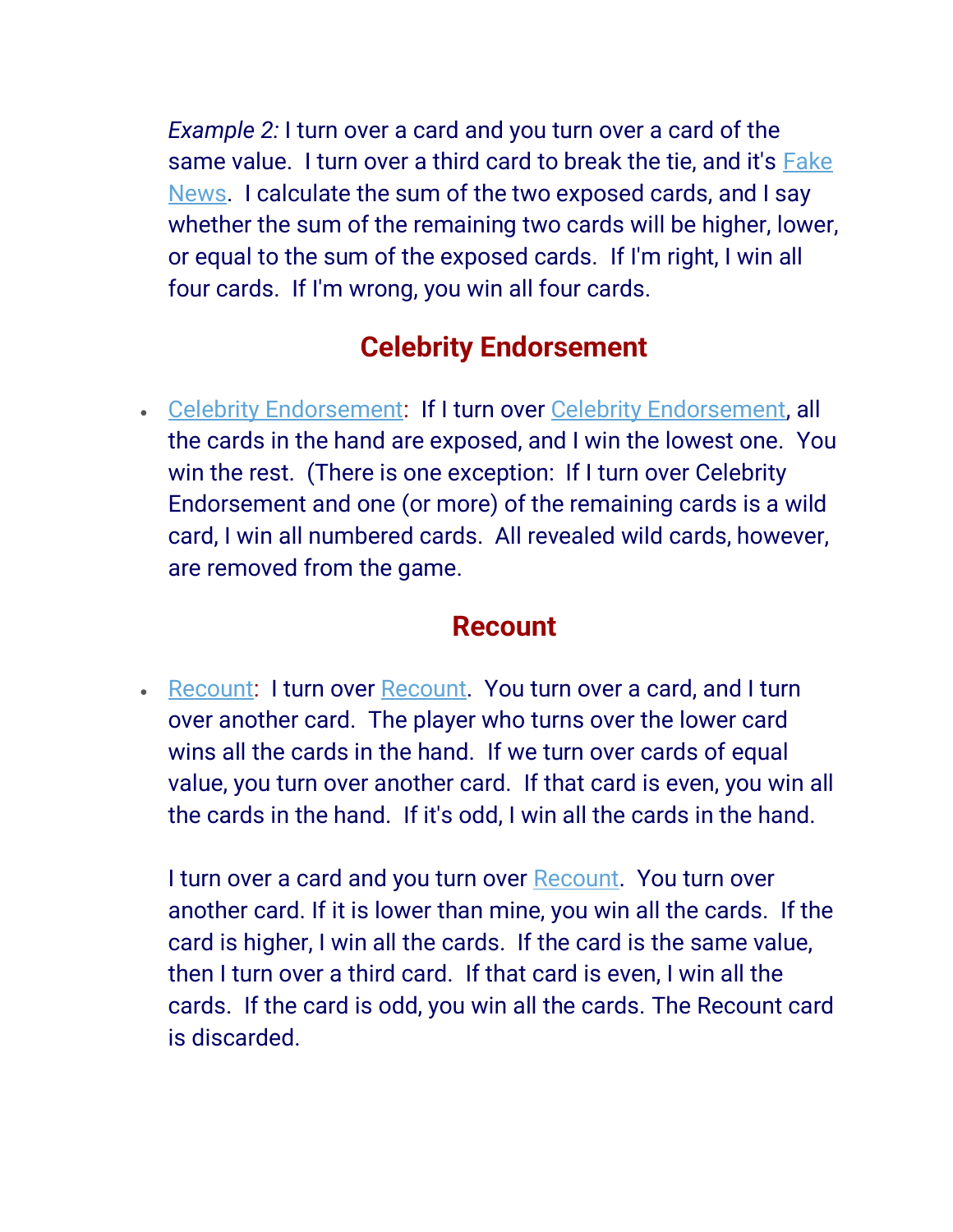• WILD CARD: If either of us turns over a second wild card, that person wins every remaining card in that hand. The wild cards are removed from play. Any wild cards I collect over the course of the game can be played in my final hand. (More on that in "The Last Two Hands" below.)

#### **Swing State**

• [Swing state:](https://studio.youtube.com/video/Wp3_qx9xyxA/edit) I turn over [Swing State.](https://studio.youtube.com/video/Wp3_qx9xyxA/edit) You turn over a card, and I turn over a card. If the total of the two cards is an even number, I win all the cards in the hand. If the total of the two cards is an odd number, you win all the cards in the hand.

You turn over a card, and I turn over [Swing State.](https://studio.youtube.com/video/Wp3_qx9xyxA/edit) We both turn over one more card, and if the total value of the three cards is even, I win all the cards in the hand. If the total value of the three cards is odd, you win all the cards. The Swing State card is discarded.

• WILD CARD: If either of us turns over a second wild card, that person wins every remaining card in that hand. Any wild cards I collect over the course of the game can be played in my final hand. (More on that in "The Last Two Hands" below.)

#### **Russian Collusion**

• [Russian Collusion:](https://studio.youtube.com/video/O3Ei6LzZuAc/edit) You turn over a card, and I turn over Russian [Collusion.](https://studio.youtube.com/video/O3Ei6LzZuAc/edit) We play rock, paper, scissors for each card in the hand. We play four rounds, one round for each remaining card. Whoever wins a round can take any card, and we play until each card is won. The Russian Collusion card is discarded.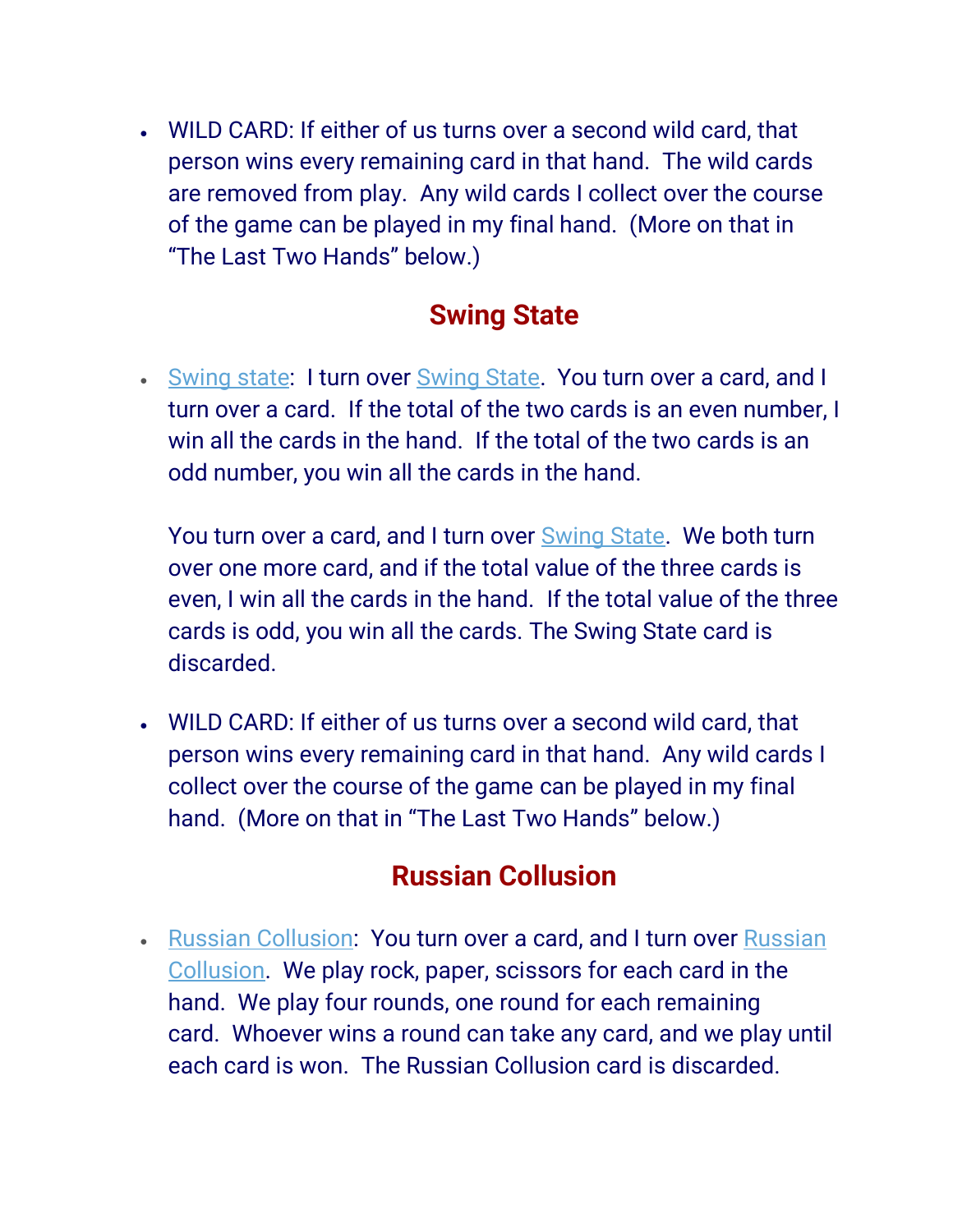• WILD CARD: If either of us turns over a second wild card, that person wins every remaining card in that hand. Any wild cards I collect over the course of the game can be played in my final hand. (More on that in "The Last Two Hands" below.)

### **The Last Two Hands**

- In the 11th and 12th hands we each have three cards remaining. Neither of us looks at those cards.
- On my turn, I choose two cards that I previously won to my hand: (1) the card with the highest number of electoral votes and (2) any other card (including any wild card I've drawn over the course of the game).
- I shuffle the cards and lay them face-down just like in the previous hands.
- Play continues as before.
- On your turn, you add your highest card and any other card to your last three (including any wild card you've drawn over the course of the game), shuffle them, and lay them face-down.
- Play continues as before.

### **Winning the Game**

• After all hands are completed, we count our electoral votes, and the player with 270 or more wins! We suggest you keep track of the votes as they roll in by downloading an [Electoral College](https://www.270towin.com/)  [interactive state map](https://www.270towin.com/). Just click on a state you've won, and the site tallies the votes. Or you can count your votes at the end of the game.

## **Playing to Lose: Book Deal**